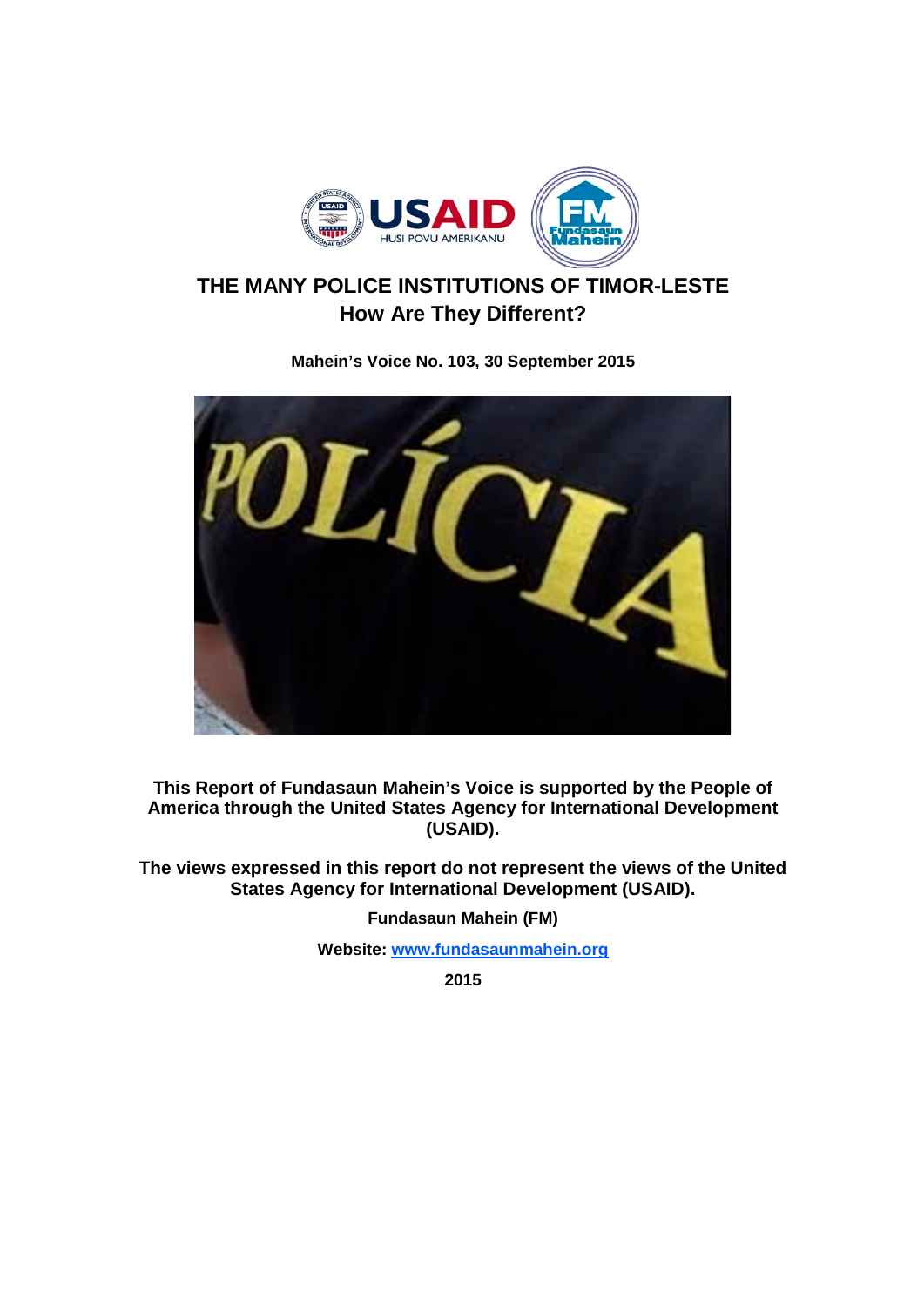

## **Contents**

| Contents                                              | $\overline{2}$ |
|-------------------------------------------------------|----------------|
| Introduction                                          | 3              |
| Methodology                                           | 3              |
| Police: Definition and Legal framework in Timor-Leste | 4              |
| Different between Institutions of police              | 5              |
| 1. PNTL                                               | 5              |
| 2. KAK                                                | 6              |
| 3. PSIK                                               | 6              |
| How is the Different with the Military Police (PM)?   | 8              |
| <b>Conclusion and Recommendation</b>                  | 9              |
| Bibliography                                          | 11             |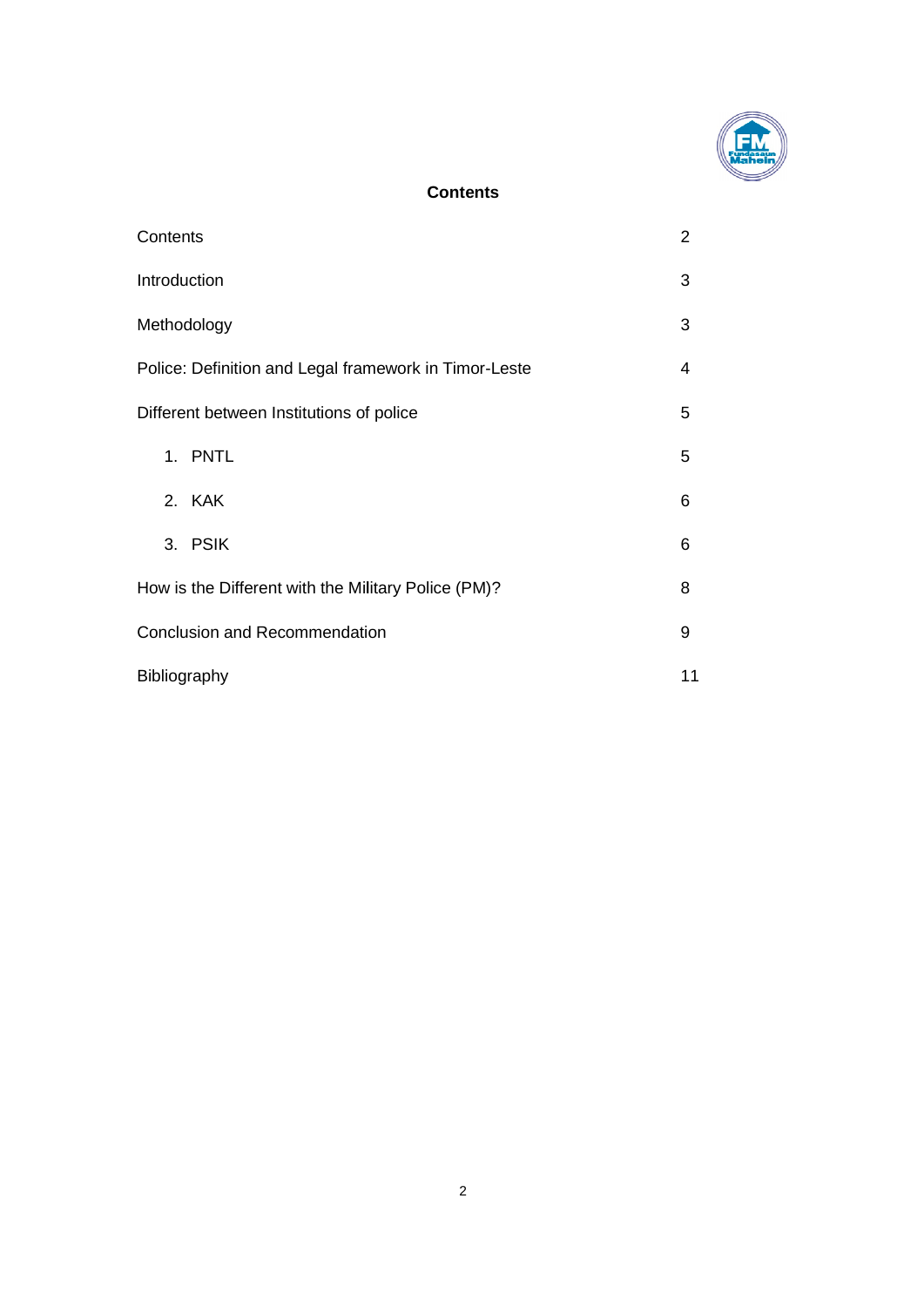

## **Introduction**

The term "police" in Timor-Leste makes people think only of the National Police of Timor-Leste (PNTL), because the PNTL works in and amongst the community every day. Leste (PNTL), because the PNTL works in and amongst the community every day.<br>Another police force operating in Dili is the Military Police (PM) of FALINTIL-Defense The term "police" in Timor-Leste makes people think only of the National Police of Timor-Leste (PNTL), because the PNTL works in and amongst the community every day.<br>Another police force operating in Dili is the Military P is sometimes contacted by the population to provide police services. Indeed, people often prefer contacting PM because of its perceived rapid intervention compared to other police, including the PNTL (particularly in Dili). With various active forms of 'police' beyond the PNTL, the concept deserves further discussion. by the population to provide police services. Indeed, people<br>A because of its perceived rapid intervention compared to other<br>TL (particularly in Dili). With various active forms of 'police' Force of Timor-Leste (F-FDTL).<sup>1</sup> Because the PM is often seen within the community, it<br>is sometimes contacted by the population to provide police services. Indeed, people<br>often prefer contacting PM because of its perceive

As already mentioned the PNTL is well known amongst the population in terms of uniforms, weapons and other equipment which it has used since it was established in  $2000.<sup>2</sup>$ 

However, more confusion was created in the last few years, when investigators from the Commission of Anti-Corruption (KAK) received weapons training from the PNTL thus being perceived more as a police force. Furthermore, the Scientific Police of the Criminal Investigation (PSIK) has recently been established and is considered as the supreme corps of the criminal police. According to its organic law members of PSIK can carry and use their weapons. $3$  So KAK and PSIK can also be considered as Police? Timor-Leste presents both as a small nation, yet one that possesses many police institutions. Timor-Leste presents both as a small nation, yet one that possesses many police<br>institutions.<br>Regarding various interpretations on the term "Police" this report is going to describe already mentioned the PNTL is well known amongst the population in terms of orms, weapons and other equipment which it has used since it was established in 0.<sup>2</sup><br>0.<sup>2</sup><br>wever, more confusion was created in the last few year thus being perceived more as a police force. Furthermore, the Scientific Police of the Criminal Investigation (PSIK) has recently been established and is considered as the supreme corps of the criminal police. According to

and clarify the differences of police institutions according to each nature, mission and and clarify the differences of police institutions according to each nature, mission<br>competency of the military police (PM) on the national legal framework of Timor-Lest

## **Methodology**

The main references which is to be considered in this research is made review for literatures or previous reports such as law organic of the PNTL, KAK, PSIK, F-FDTL, Military Police (PM), penal code process and the Constitution Republic Democratic of Military Police (PM), penal code process and the Constitution Republic Democratic of<br>Timor-Leste (RDTL). Other references are report of Fundasaun Mahein and etcetera. To conclude this report the FM research team adopts a discussion called Security Sector *Discussion* (SSD).

THE PM constitutes a unit inside the F-FDTL which is direct dependent to Chief State Major General of the Army Force (CEMGFA) with purpose to secure order and internal discipline of the General of the Army Force (CEMGFA) with purpose to secure order and internal discipline of the<br>F-FDTL, and also to ensure security for infrastructure, material and military member, according to <sup>1</sup> The PM constitutes a unit inside the F-FDTL which is direct dependent to Chief State Ma<br>General of the Army Force (CEMGFA) with purpose to secure order and internal discipline of t<br>F-FDTL, and also to ensure security decree law No. 26/2009 September 9<sup>th</sup>, Statute Organic of the Military Police. Article 3, number 1.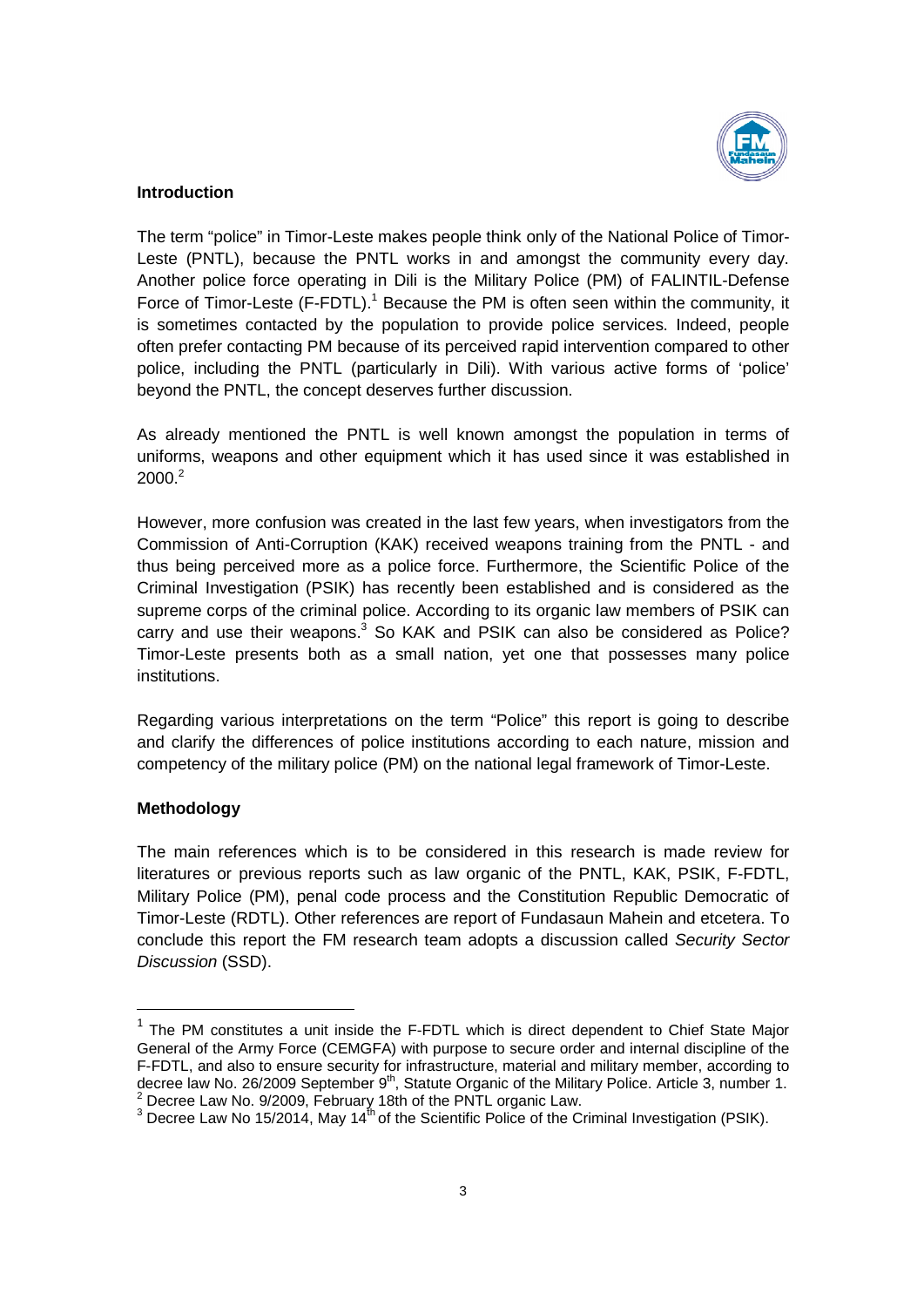

## **Police: Definition and Legal Framework in Timor Timor-Leste**

According to Dalton di Franco (2008) that the police is a conjoint mechanism with its According to Dalton di Franco (2008) that the police is a conjoint mechanism with its<br>function link to maintenance order and a society which is established by the state; So police means securing society according to the law order on the general context which is executed by the government as a strong power and will execute by auxiliaries wh direct or indirectly. Dalton di Franco quoted Aurelio Buarque's idea (2008) that the police are "the conjoint of law and rules that impose to all citizens, order and public security." Police is a manifestation of public power and abstract authority of the state, also as the protector and agent of law.<sup>4</sup> police means securing society according to the law order on the general context which is executed by the government as a strong power and will execute by auxiliaries whether direct or indirectly. Dalton di Franco quoted Au direct or indirectly. Dalton di Franco quoted Aurelio Buarque's idea (2008) that the police<br>are "the conjoint of law and rules that impose to all citizens, order and public security."<br>Police is a manifestation of public po

Constitution of RDTL article 147 over police and force for security: describe the police's responsibility as:

- 1) Police defends the democratic legality and ensure security safety for citizens internally and should not involve in political party.
- 2) Prevention for crime should respect for human rights.
- 3) Law fixes police and other force's regime.

internally and should not involve in political party.<br>
2) Prevention for crime should respect for human rights.<br>
3) Law fixes police and other force's regime.<br>
However, this constitution of RDTL (article 147) only describe force; do not only refer to an institution.

And on the penal code process of And on the penal code process of Timor-Leste of 2006, chapter V over police, article 52 about general police authority does not mention clearly an institution but only states the police's mechanism and processes of penal and have obligations to obey requirement<br>and support the public ministry in any investigation.<sup>5</sup> and support the public ministry in any investigation. However, this constitution of RDTL (article 147) only describes to the police and security<br>force; do not only refer to an institution.<br>And on the penal code process of Timor-Leste of 2006, chapter V over police, article 52

Signify that on the legal framework of Timor-Leste, the term "police" is not only but other organ or institution that work responsible for police service according to the public ministry's process.<sup>6</sup> Those police institutions that mentioned above and with each<br>nature are PNTL, KAK and PSIK. So; nature are PNTL, KAK and PSIK.

Decree law No  $9/2009$ . February  $8<sup>th</sup>$ , the organic law of the PNTL nature states that the PNTL is a security force with the mission to defend the democratic that the PNTL is a security force with the mission to defend the democratic<br>legality, ensure security safety for citizens also protect the citizens' rights according to the established term on the constitution and laws.<sup>7</sup> process.<sup>6</sup> Those police institutions that mentioned above and with each, KAK and PSIK. So;<br>aw No 9/2009. February 8<sup>th,</sup> the organic law of the PNTL nature states<br>PNTL is a security force with the mission to defend the d

Other public institution with its police nature is the commission of anti

<sup>4</sup> Franco, Dalton di (2008). Agente da Lei. Porto Velho, Rondonia. (Unofficial translation from Fundasaun Mahein (FM). o, Dalton di (2008). Agente da Lei. Porto Velho, Rondonia. (Unofficial<br>aun Mahein (FM).<br>Code Process of Timor-Leste, 2006 article 52 number 1 and 2.<br>Nelino (2014). Director Direccão Nacional da Assesoria Juridica e

<sup>&</sup>lt;sup>5</sup> Penal Code Process of Timor-Leste, 2006 article 52 number 1 and 2.

<sup>&</sup>lt;sup>6</sup> Vital, Nelino (2014). Director Direccão Nacional da Assesoria Juridica e Legislacão (DNAJL).<br>Private Interview.<br><sup>7</sup> Decree Law No. 9/2009, February 18th of the PNTL organic law, article 1. Private Interview.

 $7$  Decree Law No. 9/2009, February 18th of the PNTL organic law, article 1.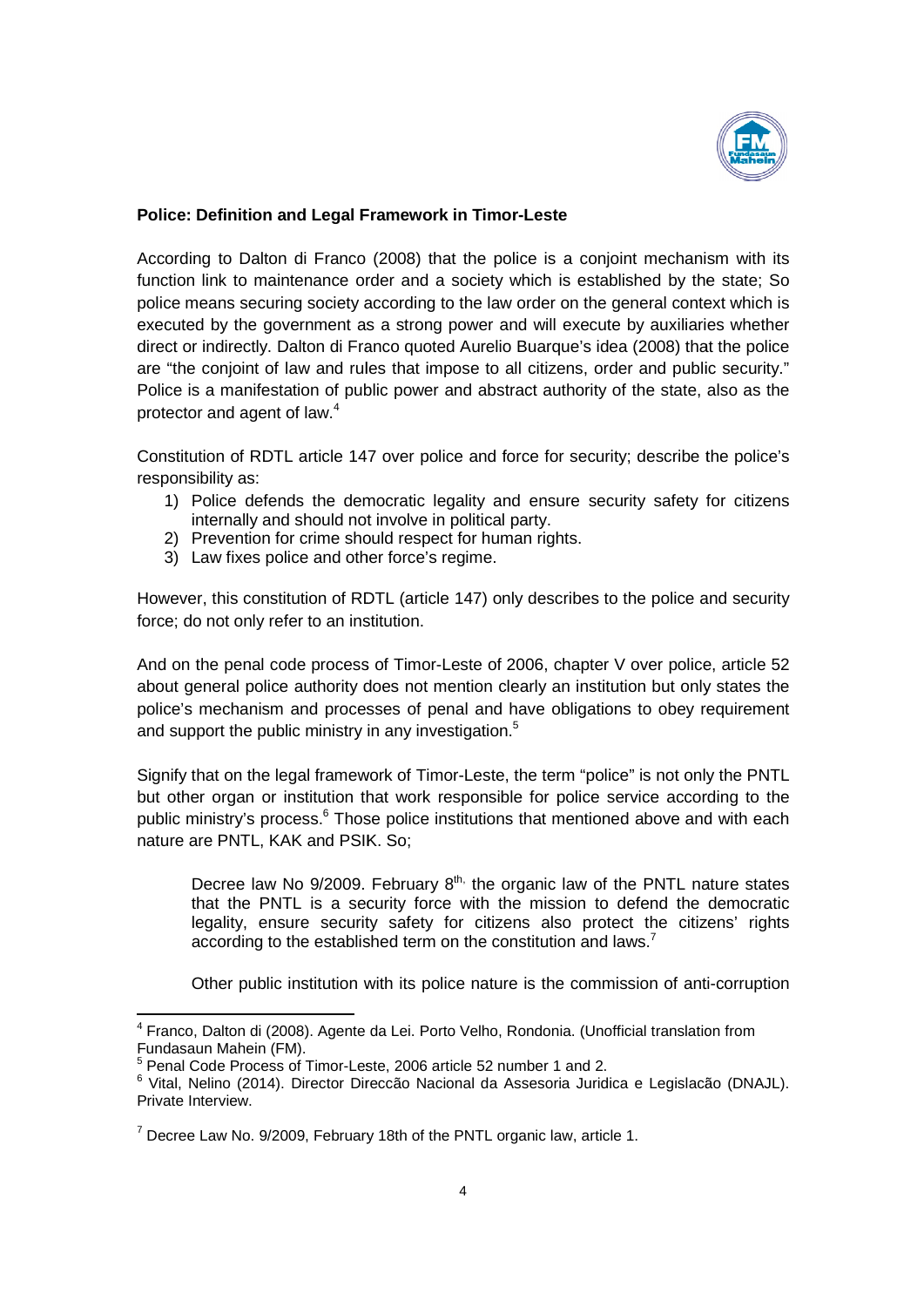

(KAK), according to law No. 8/2009, July  $15<sup>th</sup>$  states that KAK is the specialized criminal police organ that is independent, do intervention should obey the legality criteria and objectivity order.<sup>8</sup>

Also the Scientific Police of the Criminal Investigation (PSIK), according to decree law No. 15/2014, May 14<sup>th</sup> states that the PSIK is criminal police supreme corps that organized according to corps that organized according to the hierarchy of the justice ministry with the administrative autonomy, finance and patrimonial.<sup>9</sup> corps that organized according to the hierarchy of the justice ministry with the<br>administrative autonomy, finance and patrimonial.<sup>9</sup><br>Different between police institutions<br>On the previous session explained the legal framew

#### **Different between police institutions ferent**

institutions formed to be the "Police" institution. If it is true what makes them different? This question will make us to understand the difference of those institutions even<br>have each nature as "Police" between PNTL, KAK and PSIK. have each nature as "Police" between PNTL, KAK and PSIK. institutions formed to be the "Police" institution. If it is true what makes them different?<br>This question will make us to understand the difference of those institutions even they all

## *1. National Police of Timor Timor-Leste (PNTL)*

The PNTL is a security force with its mission to defend the democratic legality, ensure citizens' security safety and rights according to the established term of the constitution and laws.<sup>10</sup> From this law, established as well unit and service within the PNTL such as Special Police Unit (UEP), Border Patrol Unit (UPF) and Maritime Police Unit (UPM). Yet, it was occuring confusion amongst people because there are various units inside the PNTL command with various types of guns seems military. and laws.<sup>10</sup> From this law, established as well unit and service within the PNTL such as<br>Special Police Unit (UEP), Border Patrol Unit (UPF) and Maritime Police Unit (UPM).<br>Yet, it was occuring confusion amongst people be and laws.<sup>10</sup> From this law, established as well unit and service within the PNTL such as<br>Special Police Unit (UEP), Border Patrol Unit (UPF) and Maritime Police Unit (UPM).<br>Yet, it was occuring confusion amongst people be

According to strategy and philosophy of police the PNTL owns caracteristic of community policing, even its organizing, discipline, instruction and private statute based on the military nature, the PNTL will not constitues for a military force nature. PNTL has its legal personality and subordinate directly to Ministry of Defense and based on the military nature, the PNTL will not constitues for a military force nature.<br>PNTL has its legal personality and subordinate directly to Ministry of Defense and<br>Security,<sup>11</sup> its only one organization to all teri hierarcy in all level of its structure and its members obey the command's hierarcy and  $law<sup>12</sup>$ philosophy of police the PNTL owns caracteristic of organizing, discipline, instruction and private statute are the PNTL will not constitues for a military force nature.

Therefore, the PNTL according to article 2, decree law No. 9/2009 descibes it's (PNTL) competency based on the national security law and internal's<sup>13</sup> as well as the frameworks over its permanent purpose which has been defined on the security law in frameworks over its permanent purpose which has been defined on the security law in<br>terms of maintenance of public order,<sup>14</sup> criminal prevention, institutional cooperation on order,<sup>14</sup> criminal prevention, institutional cooper<br>
number 2.<br>
, article 2 number 1.<br>
18th, PNTL organic law article 1 number 1.<br>
18th of the PNTL organic law, article 1 number 2 - 5.

 $^8$  Law No. 8/2009, July 15<sup>th,</sup> article 3 number 2.

 $^9$  Decree Law No. 15/2014, May 14<sup>th</sup>, article 2 number 1.

<sup>&</sup>lt;sup>10</sup> Decree Law No. 9/2009, February 18th, PNTL organic law article 1 number 1.

<sup>&</sup>lt;sup>9</sup> Decree Law No. 15/2014, May 14<sup>th</sup>, article 2 number 1.<br><sup>10</sup> Decree Law No. 9/2009, February 18th, PNTL organic law article 1 number 1.<br><sup>11</sup> Current Interim Minister.<br><sup>12</sup> Decree Law No 9/2009, February 18th of the PN

 $13$  Law No. 4/2010, Internal Security Law.

<sup>&</sup>lt;sup>14</sup> Law No. 2/2010, Internal Security Law.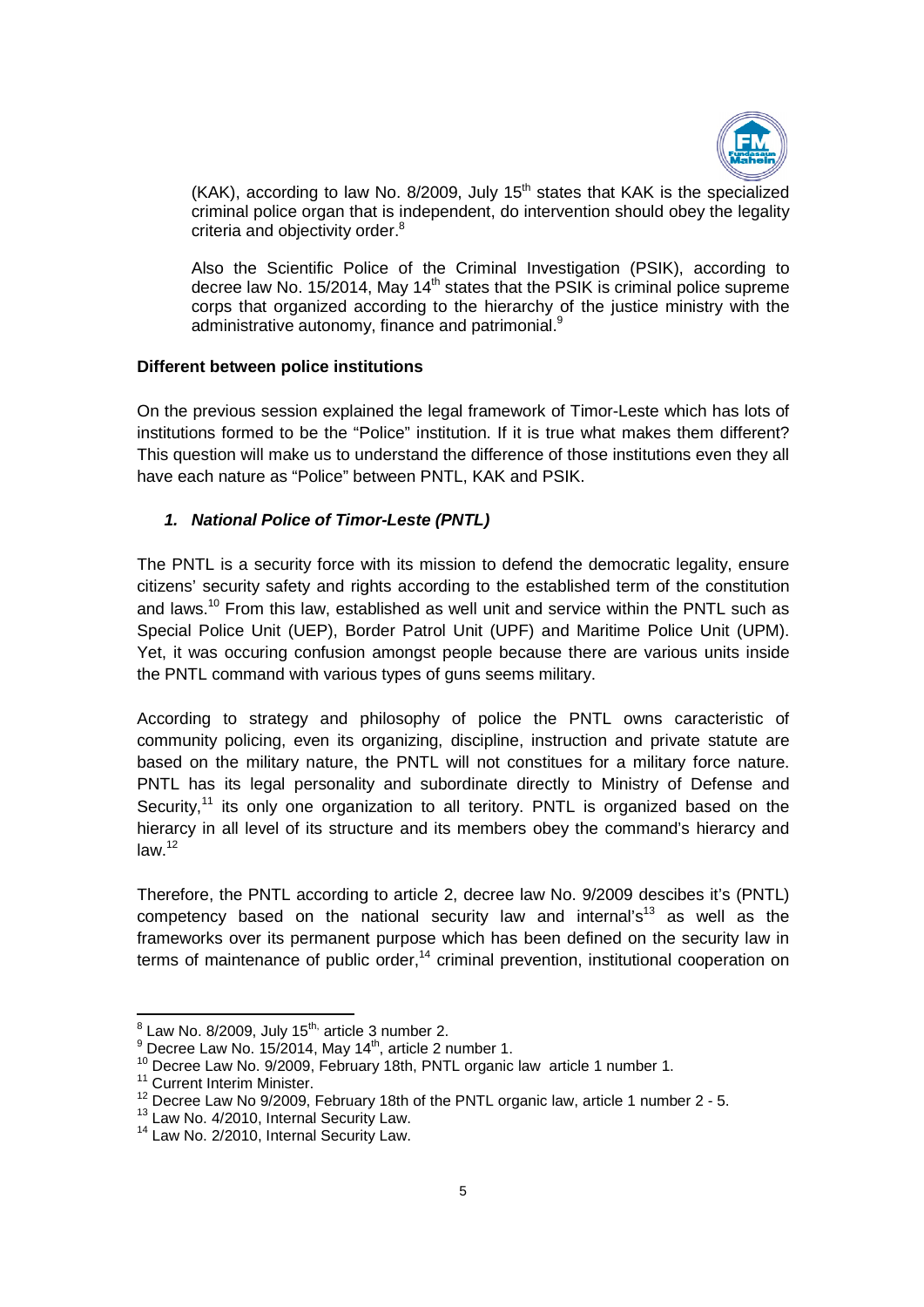

issues of the information service, monitoring land border and maritime. Promoting execution acts of administartive required by the competent authorities based on the law.

# *2. Commission of Anti-Corruption Corruption (KAK)*

This commission is collective person which has public right, with private responsibility jurisdiction, technical independence, administrative autonomy and finance. This commission responsible as the special criminal police organ independently and should make intervention according to legality criteria and objectivity of the law order. It has quality as the criminal police organ and act according to law.<sup>15</sup> jurisdiction, technical independence, administrative autonomy and finance. This<br>commission responsible as the special criminal police organ independently and should<br>make intervention according to legality criteria and obje

The commission's mission is to prevent and investigate for corruption issues s in various ways such as peculation, power abuse, trafficking influence, economy and business<br>participation as defined on the penal legislation.<sup>16</sup> participation as defined on the penal legislation.

KAK's competency is based on law No. 8/2009 July  $15<sup>th</sup>$ , law over the commission of anti-corruption article 5 states that the commission's competency is prevention, investigation in regards with corruption issues and the penal process according to public ministry's procedure. investigation in regards with corruption issues and the penal process according to public<br>ministry's procedure.<br>**3. Scientific Police of the Criminal Investigation (PSIK)**<br>According to decree law No. 15/2014, May 14<sup>th</sup> of ways such as peculation, power abuse, trafficking influence, economy and business<br>participation as defined on the penal legislation.<sup>16</sup><br>KAK's competency is based on law No. 8/2009 July 15<sup>th</sup>, law over the commission of<br>a

## 3. Scientific Police of the Criminal Investigation (PSIK)

the criminal police supreme corps that organizes according to the hierarchy of justice ministry with the administrative autonomy, finance and patrimonial.

ministry with the administrative autonomy, finance and patrimonial.<br>The PSIK's mission is to support those judicial authorities, develop and promote the preventive actions, detention and investigation that belong to its competency which is considered securing the national centralization for the criminal information and the operational coordination also the International police cooperation. The PSIK obeys the law, penal code process and obey to the constitution and laws. The PSIK is only to act tion that belong to its competency which<br>tation for the criminal information and tl<br>nal police cooperation. The PSIK obeys tl<br>positiution and laws. The PSIK is only to a<br>ratic legality and for citizens' rights.<sup>17</sup>

defense for the society, according to democratic legality and for citizens' rights.<br>Following is the PSIK's competency on article 5 over criminal prevention: Following is the PSIK's competency on article 5 over criminal prevention

- 1. Only the PSIK owns competency for criminal prevention such as:
	- a) Act to reduce criminal practical and motivate citizens to avoid and reduce Act to reduce criminal practical and motivate citizens<br>action or situations which are possible to appear crime; Act to reduce criminal practical and motivate citizens to avoid and redu<br>action or situations which are possible to appear crime;<br>to Law No. 8/2009, July 15<sup>th</sup>, Law on Commission of Anti-Corruption, Article 3<br>to Law No.

<sup>15&</sup>lt;br><sup>15</sup> According to Law No. 8/2009, July 15<sup>th</sup>, Law on Commission of Anti-Corruption, Article 3 Number 1-3.<br><sup>16</sup> According to Law No. 8/2009, July 15<sup>th</sup>, Law of Commission Anti-Corruption, Article 4.

 $17$  Decree Law No 15/2014, May 14<sup>th</sup>, The Scientific Police of the Criminal Investigation article 3 number 1-3.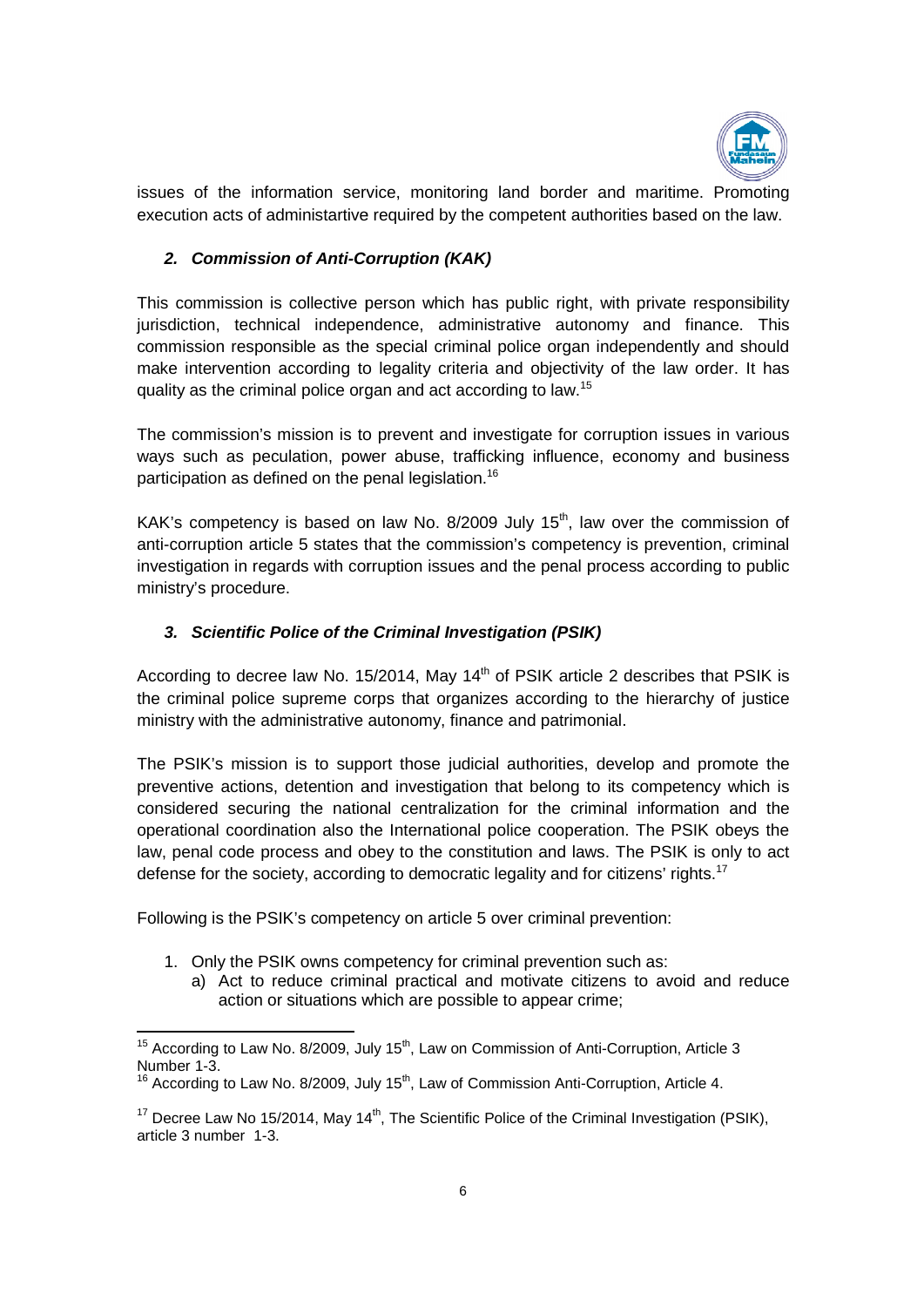

- b) Making procedure for detention and prevention to situations which is consider would appear crimes, through supervising to areas that can appear criminal or illegal practical. b) Making procedure for detention and prevention to situations which is consider<br>would appear crimes, through supervising to areas that can appear criminal<br>or illegal practical.<br>c) Making procedure for analyzing informatio
	- c) Making procedure for analyzing information over organized crime.
- access to information related to characterization, identification and localization of situation and can make identification for people when needed with resource in various ways and register technic for son and image such as revising research according to the law of the penal code process and legislation. access to information related to characterization, identification and localization<br>situation and can make identification for people when needed with resource<br>various ways and register technic for son and image such as revi

according to the law of the penal code process and legislation.<br>And on article 6 over the criminal investigation as describes on the following lines.

- 1. in regards to the criminal investigation, the PSIK owns competency to investigate for the following crimes: Forthermal investigation as describes on the following lines.<br>
criminal investigation, the PSIK owns competency to investigate<br>
crimes:<br>
each and humanity;<br>
create disengage or aggravate to disappear someone's life;<br>
rap,
	- a. Against peach and humanity;
	- b. Against life, create disengage or aggravate to disappear someone's life;
	- c. Confiscating, rap, slavery;
	- d. Human trafficking, people's organ and sell people;
	- e. Torture or cruel treatment, displease or other inhuman;
	- f. Aggression, exploration, sexual abuse and it is not important to focus<br>fraud as well as sexual exhibitionism;<br>g. Violence for correspondence or telecommunications; fraud as well as sexual exhibitionism;
	- g. Violence for correspondence or telecommunication
	- h. Criminal associations
	- i. Participation in army movement;
	- j. Influence trafficking;
	- i. Participation in army movement;<br>j. Influence trafficking;<br>k. Against the state's security and do not focus on crimes over perturbing of the constitutional organ functioning and do not respect to the national symbols;
	- constitutional organ functioning and do not respect to the national symbols;<br>I. Against environment and do not focus on crimes over illegal fishing, how the fisheries forbade. Against the state's security and do not focus on crimes over perturbing of the<br>constitutional organ functioning and do not respect to the national symbols;<br>Against environment and do not focus on crimes over illegal fishin
	- m. Let prisoners, escape away and revolt from prisoners;
	- n. Break of mark, pay and edits;
	- o. Close road or made destruction for objects that owned public power; mark, pay and edits;<br>ad or made destruction for objects that<br>d destructive fire;
	- p. Robs and destructive fire;
	- q. Mockery aggravate and informatics including mockery of informatics;
	- r. Bribery, denied justice, cohesion of magistrate and obstruction for jurisdiction<br>
	activities;<br>
	s. Prevarication and private favoritism;<br>
	t. Stimulation of crime and violence for justice secret;<br>
	u. Abusive employ from p activities;
	- s. Prevarication and private favoritism;
	- t. Stimulation of crime and violence for justice secret;
	- u. Abusive employ from public force;
	- v. Crimes of falsifying documents;
	- w. Crime of falsifying money;
	- x. Capital banking and fiscal fraud;
	- y. Exploring of illegal gambling;
	- z. Crimes that link with barbiturate traffic and psychotropic substance as well as illicit drugs when participate or informed; Exploring of illegal gambling;<br>Crimes that link with barbiturate traffic and psychotropic substance as well as<br>illicit drugs when participate or informed;<br>aa)Any complexity crimes, object for the value or social alarm, the r. Bribery, denied justice, cohesion of magistrate and obs<br>activities;<br>s. Prevarication and private favoritism;<br>t. Stimulation of crime and violence for justice secret;<br>u. Abusive employ from public force;<br>v. Crimes of fal
		- aa)Any complexity crimes, object for the value or social alarm, the general prosecutor will delegate for them.
- 2. The other criminal police organ should communicate soon facts that they knew in general prosecutor will delegate for them.<br>The other criminal police organ should communicate soon facts that they knew in<br>regards to the preparation and execution for crimes that have been mentioned on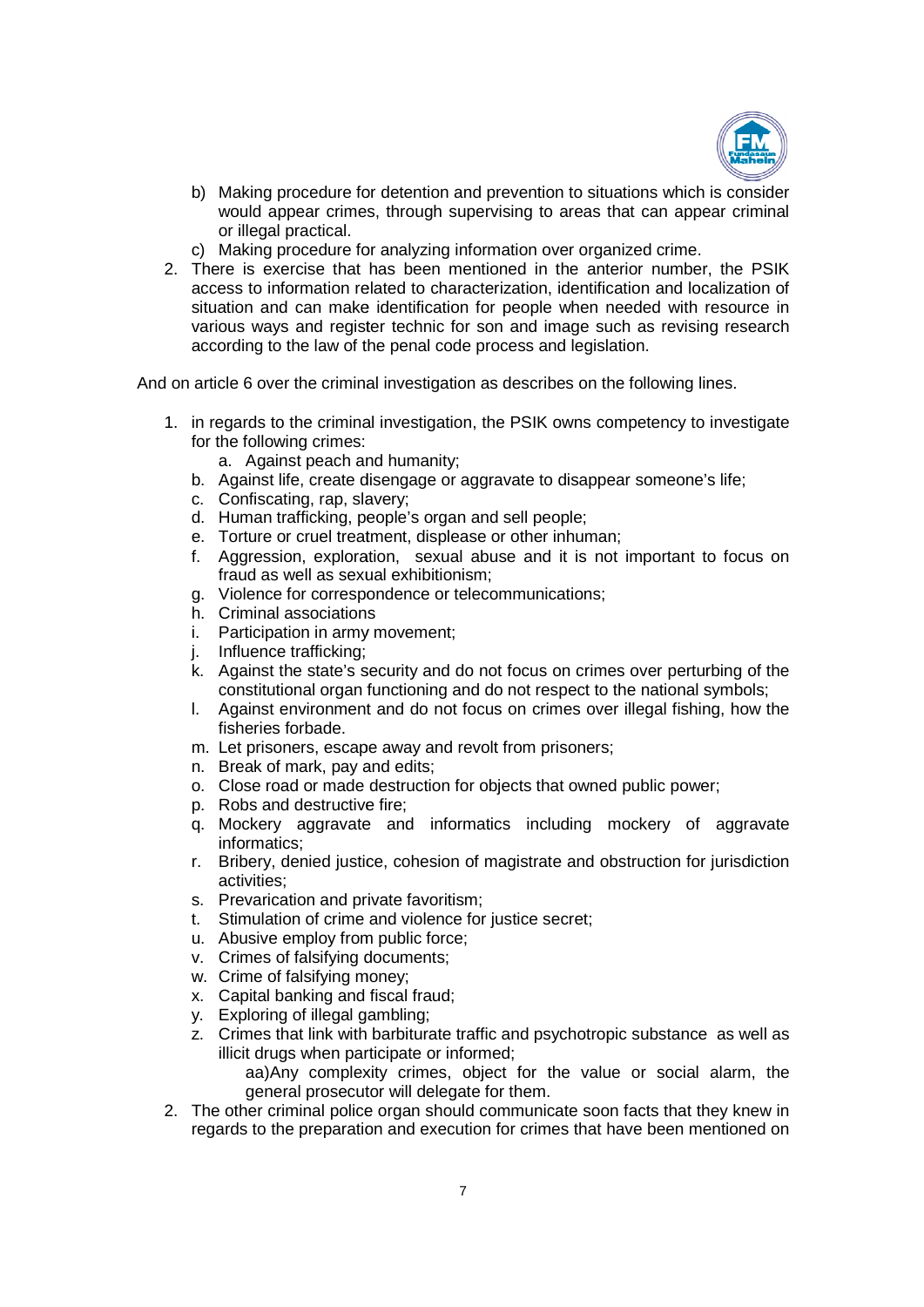

the anterior numbers for the PSIK and practice till when will it is intervene, related with all needed and urgent acts to secure mechanisms over the prove. the anterior numbers for the PSIK and practice till when will it is intervene, related<br>with all needed and urgent acts to secure mechanisms over the prove.<br>How is the different with Military Police (PM)?<br>The PM becomes fam

#### **How is the different with Military Police (PM)?**

published in 2011 urged that was the PM's role deserve to support PNTL or not? With a conclusion that the PM's intervention is happened because there is no trust from people to PNTL which is not hold soon intervention for the happened or violent case involved by PNTL members.<sup>18</sup> conclusion that the PM's intervention is happened because there is no trust from people<br>to PNTL which is not hold soon intervention for the happened or violent cases so far,<br>involved by PNTL members.<sup>18</sup>

However, the PM is different with other police according to decree law No. 26/2009, September 9<sup>th</sup> of the statue organic of PM order. The PM constitutes a unit inside the F-FDTL which is direct dependent to Chief State Major General of the Army Force FDTL which is direct dependent to Chief State Major General of the Army Force<br>(CEMGFA) with purpose to secure order and internal discipline of the F-FDTL, and also to ensure security for infrastructure, material and military member.<sup>19</sup> The PM is established based on terms of article 12 and 4 of the decree law No. 15/2006 November  $8<sup>th</sup>$  as an integrate unit within the PNTL. FDTL which is direct dependent to Chief State Major General of the Army Force (CEMGFA) with purpose to secure order and internal discipline of the F-FDTL, and also to ensure security for infrastructure, material and milita

Article 2 of such decree law states the PM's responsibility is to avoid and combat military established based on terms of article 12 and 4 of the decree law No. 15/2006 November<br>
8<sup>th</sup> as an integrate unit within the PNTL.<br>
Article 2 of such decree law states the PM's responsibility is to avoid and combat militar integrity, and always use negotiation mechanism to resolve dispute or conflict with peaceful and use weapon not for killing. integrity, and always use negotiation mechanism to resolve dispute or conflict with<br>peaceful and use weapon not for killing.<br>While on article 6 of competency, in point 1 explains that the PM is responsible to ensure

order and internal discipline of the F F-FDTL, maintain rule in all jurisdiction areas that belongs to the territorial commander which has been attributed and to secure that the<br>military side will not hold indiscipline action or intends to put down the institution's military side will not hold indiscipline action or intends to put down the institution's prestige.20

Therefore, the main purpose of the Police Military Unit establishment is to regulate rules Therefore, the main purpose of the Police Military Unit establishment is to regulate rules<br>and norms, maintain discipline of the F-FDTL soldiers, so its responsibility can be realize better and can avoid security threats against military as well as protect the F-FDTL better and can avoid security threats against military as well as protect integrity including keep maintain all rules inside the army organization.<sup>21</sup> belongs to the territorial commander which has been attributed and to secure that the military side will not hold indiscipline action or intends to put down the institution's prestige.<sup>20</sup><br>Therefore, the main purpose of th

nd and the manusity of the mattem of the mattem of the mattem of the mattem of the mattem of the Report of Report<br>A Report of Fundasaun Mahein. Mahein's Voice No. 22, 18 August 2011, Military Police: Support or acts more the PNTL?

<sup>&</sup>lt;sup>19</sup> Decree Law No. 26/2009 September 9<sup>th</sup>, Statute Organic of the Military Police. Article 3.

 $^{20}$  Decree law No. 26/2009 September 9<sup>th</sup>, Statute Organic of the Military Police.

<sup>&</sup>lt;sup>20</sup> Decree law No. 26/2009 September 9<sup>th</sup>, Statute Organic of the Military Police.<br><sup>21</sup> Report of Fundasaun Mahein. Mahein's Voice No. 22, 18 August 2011, Military Police: Support or acts more the PNTL?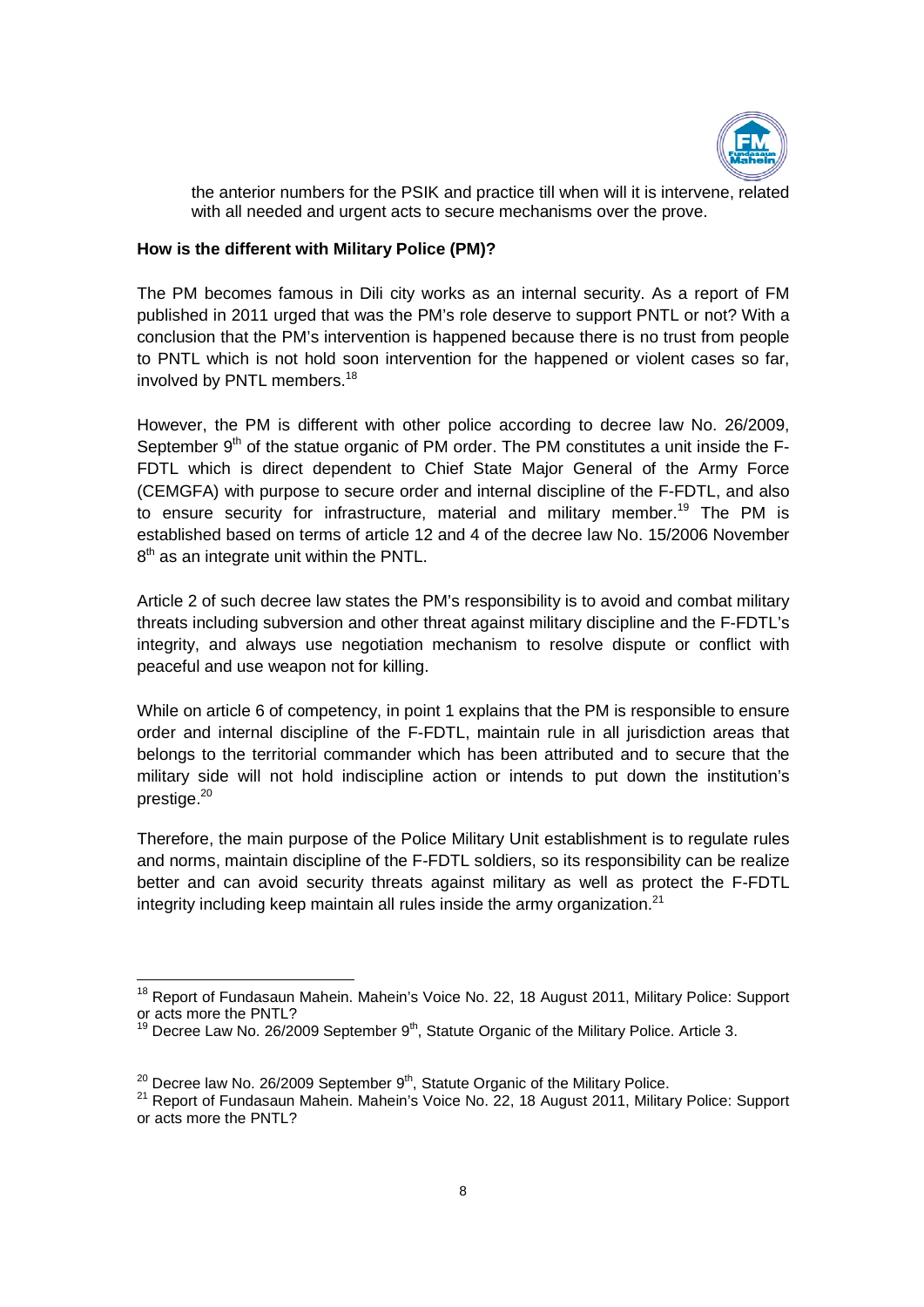

## **Conclusion and Recommendation Recommendation**

Naturally, several of police institutions with various interpretations, yet the law their difference according to nature, mission and competency of the institution which has been stated on the organic statute of each institution. So the PNTL is a security force their difference according to nature, mission and competency of the institution which has<br>been stated on the organic statute of each institution. So the PNTL is a security force<br>with mission to defend democratic legality, based on the establishment terms of the constitution and laws.

KAK is an organ of the specialized criminal police independently to intervene based on the legality criteria and objectivity ordered by the law. It possesses the qualities as the criminal police organ and focuses on the prevention and investigation of corruption.

PSIK is the criminal police corps that organized according to the hierarchy under the Ministry of Justice. PSIK's mission is to support judicial authorities develop, promote, coordinate and centralize preventative action, detention, investigations and criminal information, including working with international police (particularly in complex cases). criteria and objectivity ordered by the law. It possesses the qualities as the ce organ and focuses on the prevention and investigation of corruption.<br>
criminal police corps that organized according to the hierarchy under criminal police organ and focuses on the prevention and investigation of corruption.<br>PSIK is the criminal police corps that organized according to the hierarchy under the<br>Ministry of Justice. PSIK's mission is to support j

On the other side, PM constitutes a unit inside the F-FDTL directly responsible to the Chief State Major General of the Army Force (CEMGFA) with a clearly defined legal Chief State Major General of the Army Force (CEMGFA) with a clearly defined legal<br>jurisdiction to secure order and internal discipline of the F-FDTL and also to ensure the security of infrastructure, material and military members. Simply put, the PM is designed as a police force for the military only. institutions with various interpretations, yet the law define<br>nature, mission and competency of the institution which has<br>statute of each institution. So the PNTL is a security force<br>nocratic legality, ensure citizens' sec coordinate and centralize preventative action, detention, investigations and criminal<br>information, including working with international police (particularly in complex cases).<br>On the other side, PM constitutes a unit insid

FM recommends to:

- 1. The National Parliament and Government to create a law in order to define and distinguish the nature of each criminal investigation institution or "police" force. military only.<br>rliament and Government to create a law in order to define<br>ature of each criminal investigation institution or "police" force
- 2. The Government to socialize and clarify the role of each police institution in the community, to resolve confusion and allow for better interaction.